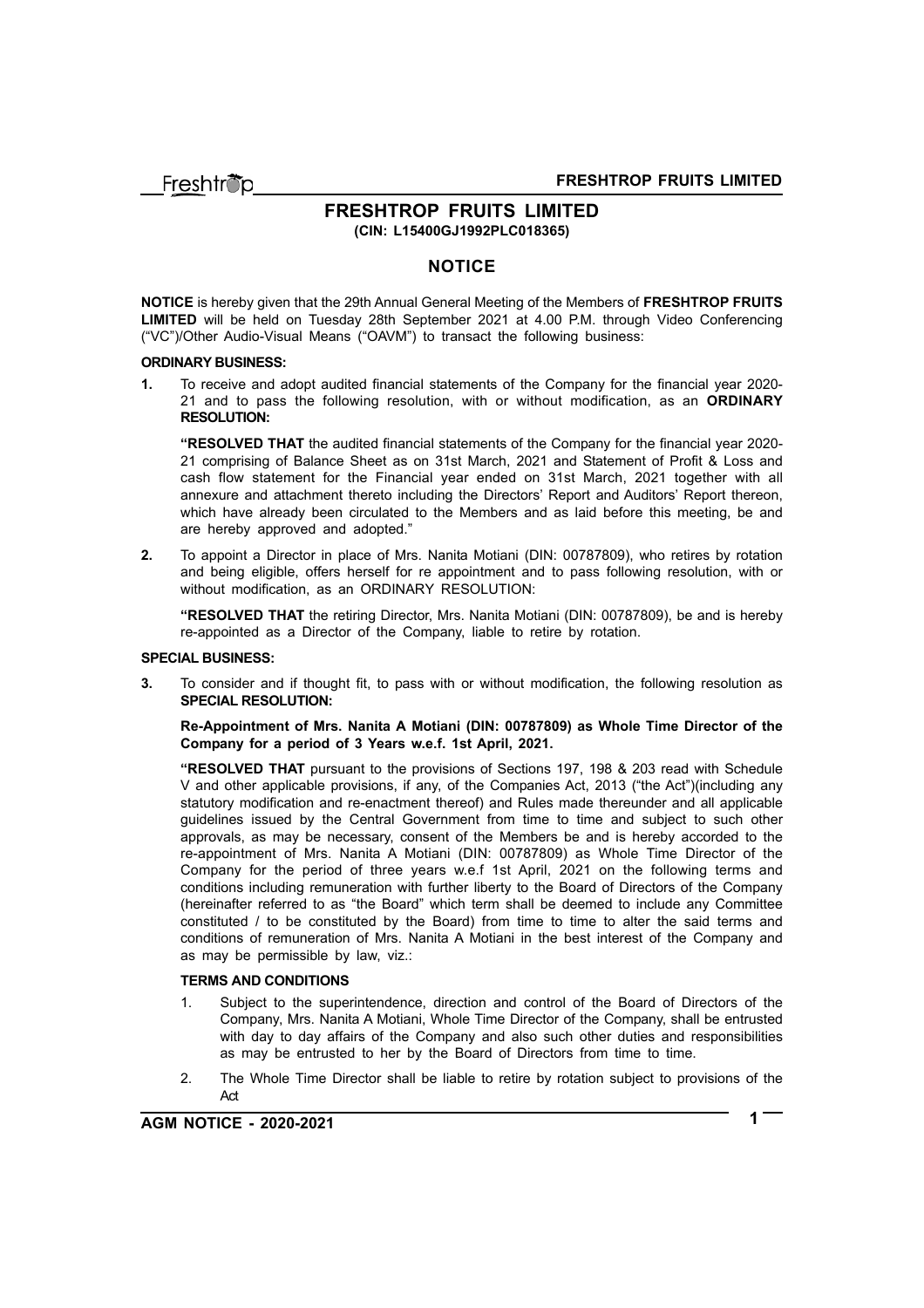- 3. The Whole Time Director shall be entitled to receive the remuneration and perquisites as stated below even in the event of inadequacy or absence of profit by the Company in any year.
- 4. The Whole Time Director shall be paid remuneration and perquisites as under:
	- a) Salary: A Salary of Rs. 4,00,000/- per month with liberty to the Board to increase or decrease the salary within the limits laid down under Para A of Section II of Part II of Schedule V of the Companies Act of 2013.
	- b) Bonus: Discretionary bonus as may be decided by Nomination and Remuneration Committee/Board of Directors, depending upon the performance of the appointee, working of the Company and other relevant factors subject to Maximum of Rs. 12 Lakh p.a.
	- c) Perquisites: The Whole Time Director may be paid perquisites including but not limited to the following:
		- Contribution to the Provident Fund, Family Benefit Fund, Superannuation Fund as per rules of the Company.
		- Gratuity not exceeding half a month salary of each completed year of service.
		- Earned Privilege leaves: as per rules of Company including leave encashment
		- The Company shall provide a Car for the Company's business and if no car is provided, re-imbursement of the conveyance shall be as per actual on the basis of claims made by her.
		- Free use of telephone at residence as well as use of mobile.

Provided however that the overall remuneration including all the perquisites shall not exceed the limits laid down under provisions of Para A of Section II of Part II of Schedule V of the Companies Act of 2013, even if the same is in excess of limits under Regulation 17(6)(e) of the SEBI (LODR) Regulations, 2015 for which also the approval of the Members of the Company is hereby specifically given by this resolution."

**"RESOLVED FURTHER THAT** the extent and scope of salary and perquisites as specified in this resolution may be altered or varied by the Board of Directors in accordance with the relevant provisions of the Companies Act, 2013 for the payment of managerial remuneration in force during the tenure of the Whole Time Director without the matter being referred to the Company in General Meeting again."

**"RESOLVED FURTHER THAT** any one of the Directors of the Company be and are hereby authorised to do all such acts, deeds, matters and things as may be necessary, desirable and expedient to give effect to this resolution."

**4.** To consider and if thought fit, to pass with or without modification, the following resolution as **SPECIAL RESOLUTION:**

**Re-Appointment of Mr. Ashok V Motiani (DIN: 00124470) Managing Director of The Company for the period of 3 Years w.e.f. 1st October 2021:**

**"RESOLVED THAT** pursuant to the provisions of Sections 196, 197 and 203 read with Schedule V and other applicable provisions, if any, of the Companies Act, 2013 (including any statutory modification thereof) and Rules made thereunder and all applicable guidelines issued by the Central Government from time to time and subject to such other approvals, as may be necessary, consent of the Members be and is hereby accorded to the re-appointment of Mr. Ashok V Motiani (DIN: 00124470) as Managing Director of the Company who has, attend the age of 70 years, on the terms and conditions including remuneration of Mr. Ashok V. Motiani in the best interest of the Company and as may be permissible by law, viz.::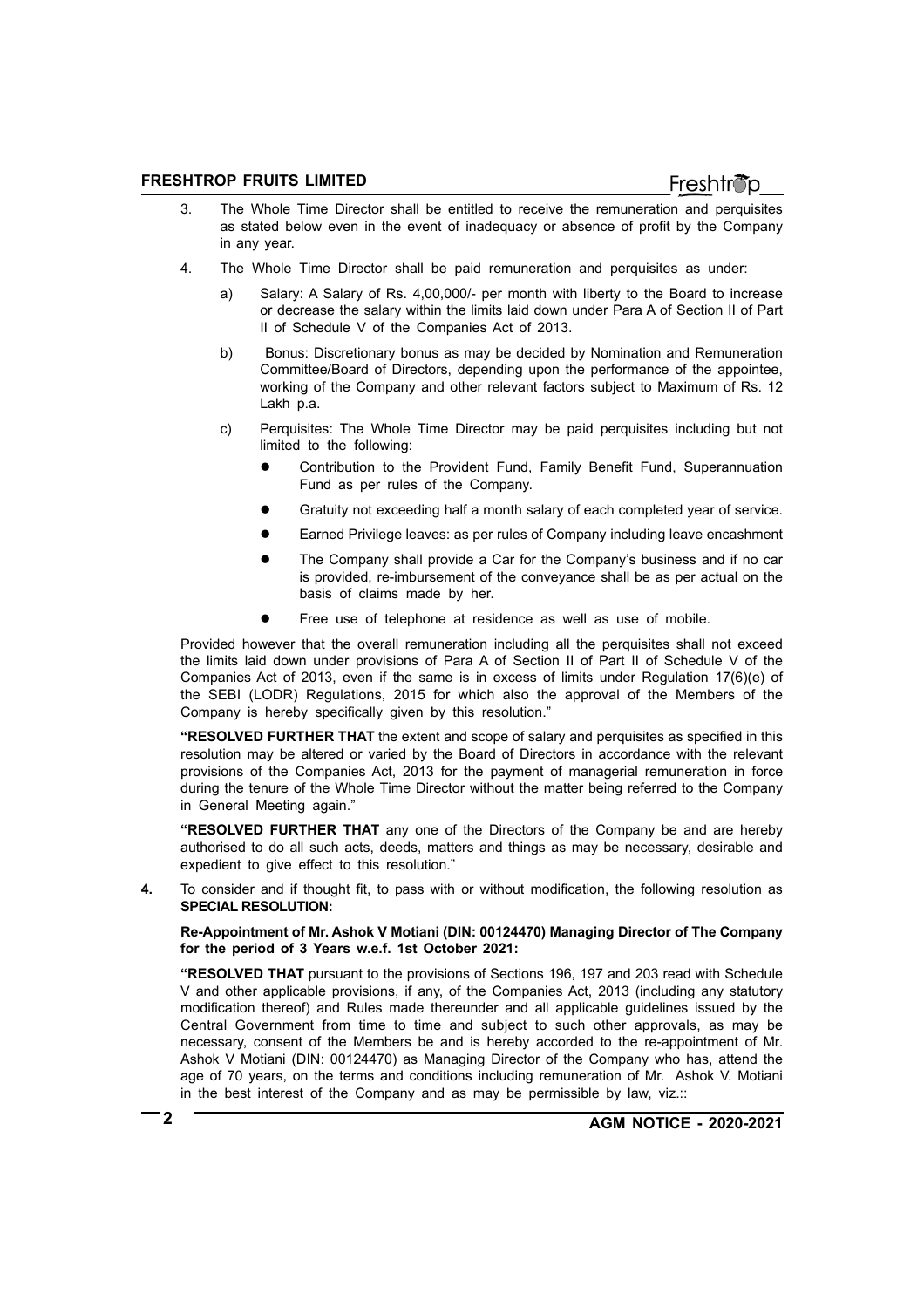#### **TERMS AND CONDITIONS**

- 1. Subject to the superintendence, direction and control of the Board of Directors of the Company, Mr. Ashok V Motiani, Managing Director of the Company shall be entrusted with day to day affairs of the Company and also such other duties and responsibilities as may be entrusted to him by the Board of Directors from time to time.
- 2. The appointment shall be effective w.e.f 1st October, 2021 to 30th September, 2024 on the remuneration mentioned below
- 3. The Managing Director shall not be liable to retire by rotation subject to provisions of the Act
- 4. The Managing Director shall be entitled to receive the remuneration and perquisites as stated below even in the event of inadequacy or absence of profit by the Company in any year.
- 5. The Managing Director shall be paid remuneration and perquisites as under:
	- a) Salary: A Salary of Rs. 10,00,000/- per month with liberty to the Board to increase or decrease the salary within the limits laid down under Para A of Section II of Part II of Schedule V of the Companies Act of 2013.
	- b) Commission: Commission upto@ 2% of the net profit of the Company calculated as laid down in Section 198 of the Companies Act, 2013 as may be granted by the Board of Directors of the Company for each financial year.
	- c) Bonus: Discretionary bonus as may be decided by Nomination and Remuneration Committee/Board of Directors, depending upon the performance of the appointee, working of the Company and other relevant factors subject to Maximum of Rs. 24 Lakh p.a.
	- d) Perquisites: The Managing Director may be paid perquisites including but not limited to the following:
		- Contribution to the Provident Fund, Family Benefit Fund, Superannuation Fund as per Rules of the Company.
		- Gratuity not exceeding half a month salary of each completed year of service.
		- Earned Privilege leaves: as per rules of Company including leave encashment
		- The Company shall provide a Car for the Company's business and if no car is provided, re-imbursement of the conveyance shall be as per actual on the basis of claims made by him.
		- Free use of telephone at residence as well as use of mobile.

Provided however that the overall remuneration including all the perquisites shall not exceed the limits laid down under provisions of Para A of Section II of Part II of Schedule V of the Companies Act of 2013, even if the same is in excess of limits under Regulation 17(6)(e) of the SEBI (LODR) Regulations, 2015 for which also the approval of the Members of the Company is hereby specifically given by this resolution.

**"RESOLVED FURTHER THAT** the extent and scope of salary and perquisites as specified in this resolution may be altered or varied by the Board of Directors in accordance with the relevant provisions of the Companies Act, 2013 for the payment of managerial remuneration in force during the tenure of the Managing Director without the matter being referred to the Company in General Meeting again."

**"RESOLVED FURTHER THAT** any one of the Directors of the Company be and are hereby authorised to do all such acts, deeds, matters and things as may be necessary, desirable and expedient to give effect to this resolution."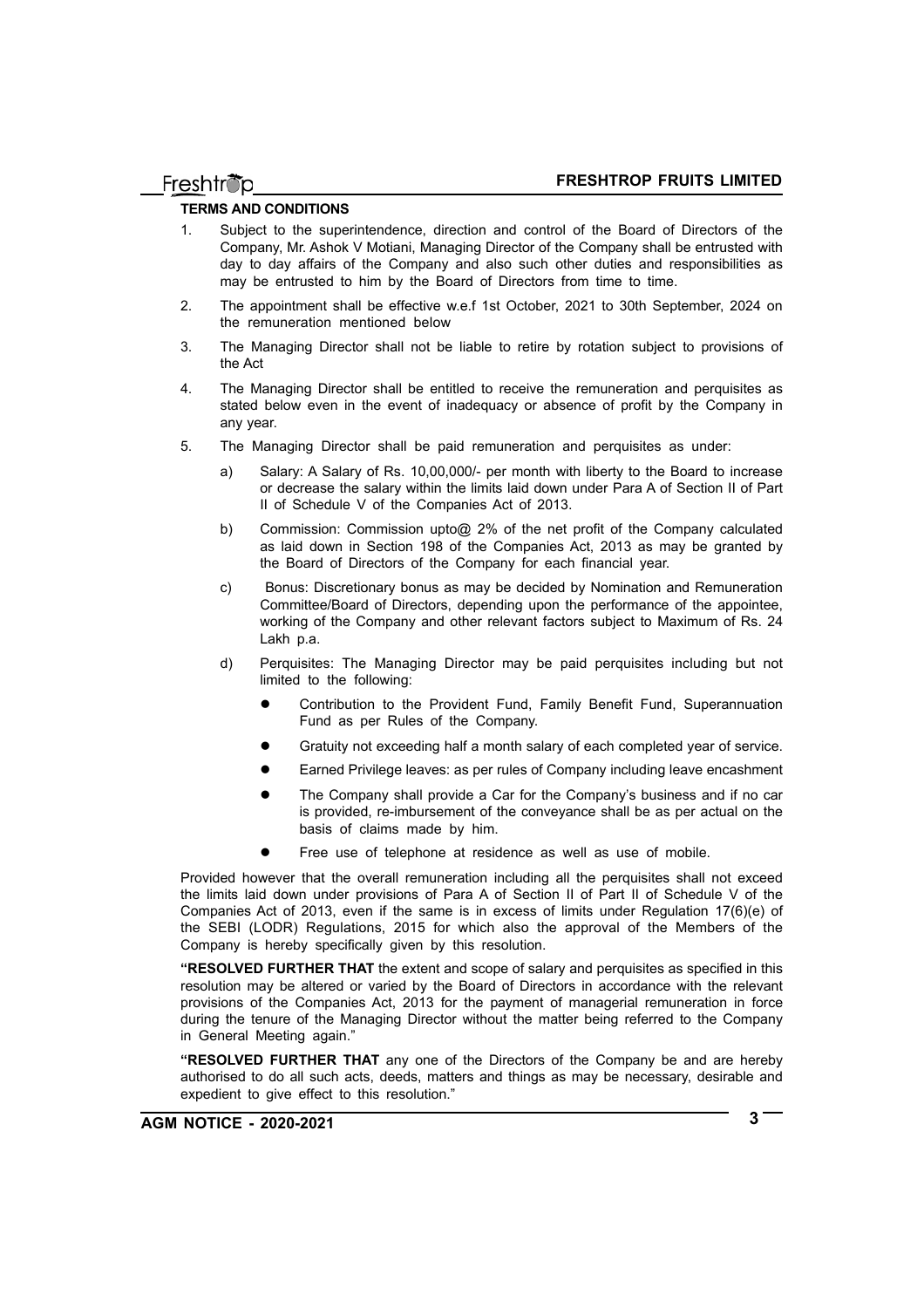**5.** To consider and if thought fit, to pass with or without modification, the following resolution as an **ORDINARY RESOLUTION:**

**Appointment of Mr. Ashok Chandumal Murajani (DIN: 09217026) as Non- Executive Independent Director of the Company for a period of 5 Years w.e.f. 29th June, 2021**

**"RESOLVED THAT,** pursuant to provision of Section 149,150,152 read with Schedule IV to the Companies Act, 2013, and all other applicable provisions of the Companies Act, 2013 and the Companies (Appointment and Qualification of Directors) Rules, 2014 (including any statutory modification(s) or re-enactment thereof for the time being in force) Mr Ashok Chandumal Murajani (DIN: 09217026) who was appointed as an Additional Director of the Company w.e.f. 29th day of June, 2021 in terms of Section 161(1) of the Companies Act,2013 and Article of Association of the Company and who holds office up to the date of this Annual General Meeting and in respect of whom the Company has received a notice in writing under Section 160 of the Act proposing his candidature for the office of the Director and declaration that he meets the criteria for independence as provided in Section 149(6) of the Act and who is eligible for appointment , be and is hereby appointed as an Independent Director of the Company to hold office for five (5) consecutive years w.e.f. 29th June, 2021n upto the date of AGM to be held in the year 2026."

**"RESOLVED FURTHER THAT** any one of the Directors of the Company be and is hereby authorised to do all the acts and take all such steps as may be necessary, proper and expedient to give effect to aforementioned resolution."

## **Registered Office**

A-603, Shapath IV, **Ashok Motiani** Opp. Karnavati Club, S. G. Road, Chairman & Managing Director Ahmedabad – 380 015 (DIN: 00124470)

**Date:** June, 29 2021 **By order of the Board For Freshtrop Fruits Limited**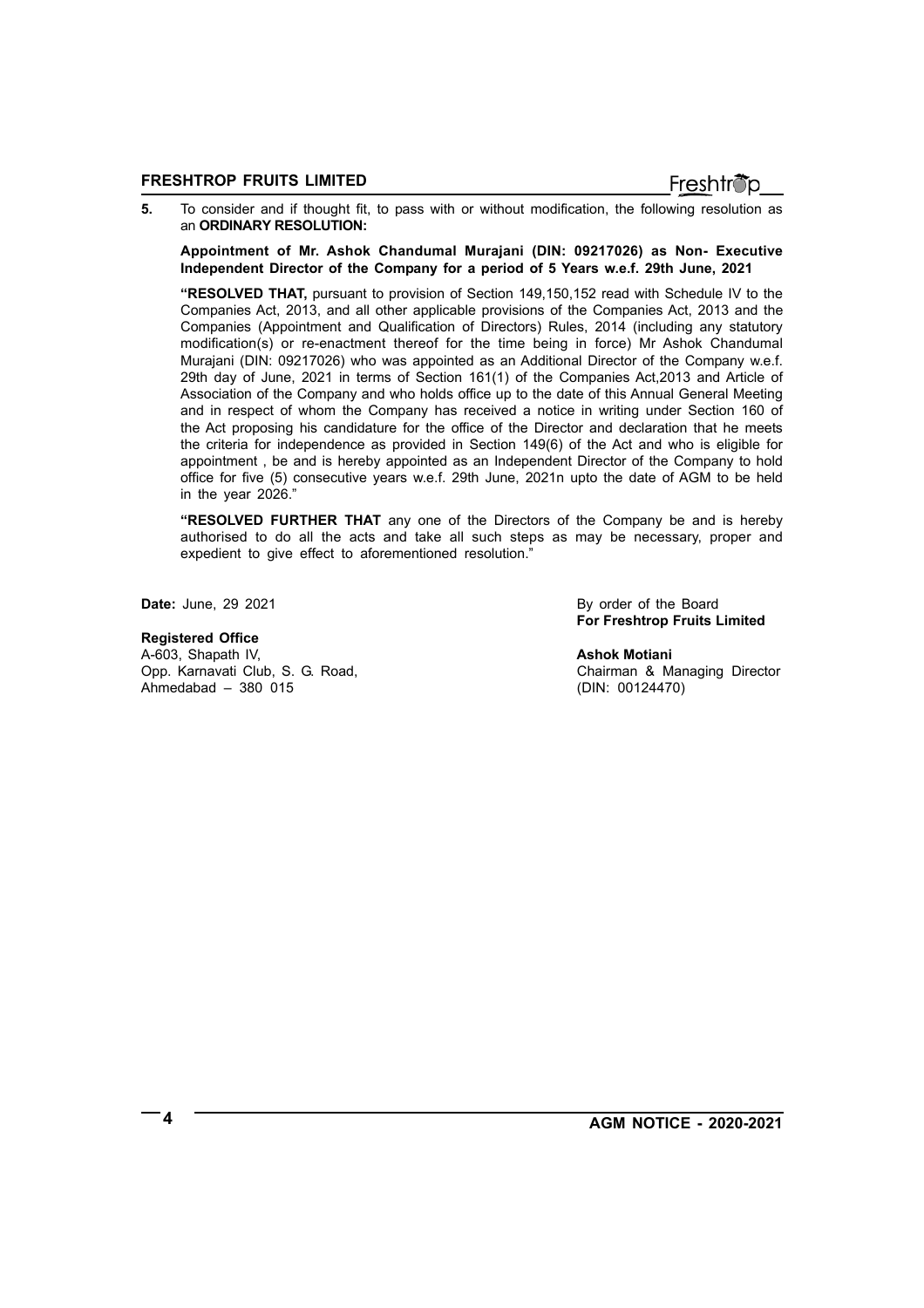Freshtröp

## **NOTES:**

- 1. The relative Explanatory Statements, pursuant to Section 102 of the Companies Act, 2013, in respect of the business under Items No. 3, 4 & 5 of the accompanying Notice is annexed hereto.
- 2. As you are aware, in view of the situation arising due to COVID-19 global pandemic, the general meetings of the companies shall be conducted as per the guidelines issued by the Ministry of Corporate Affairs (MCA) vide Circular No. 14/2020 dated April 8, 2020, Circular No.17/ 2020 dated April 13, 2020, Circular No. 20/2020 dated May 05, 2020 and Circular No. 02/202- 22 dated 13th January, 2021 (collectively referred to as 'MCA Circulars') and Circular No. SEBI/ HO/CFD/CMD1/CIR/P/2020/79 dated 12th May, 2020 read with Circular No. SEBI/HO/CFD/ CMD2/CIR/P/2021/11 dated 15th January, 2021. The forthcoming AGM will thus be held through video conferencing (VC) or other audio visual means (OAVM) and physical attendance of the Members to the AGM venue is not required. Hence, Members can attend and participate in the ensuing AGM through VC/OAVM.
- 3. Pursuant to the provisions of Section 108 of the Companies Act, 2013 read with Rule 20 of the Companies (Management and Administration) Rules, 2014 (as amended) and Regulation 44 of SEBI (Listing Obligations & Disclosure Requirements) Regulations 2015 (as amended), and MCA Circulars, the Company is providing facility of remote e-voting to its Members in respect of the business to be transacted at the AGM. For this purpose, the Company has entered into an agreement with National Securities Depository Limited (NSDL) for facilitating voting through electronic means, as the authorized e-Voting agency. The facility of casting votes by a member using remote e-voting as well as the e-voting system on the date of the AGM will be provided by NSDL.
- 4. Pursuant to the Circular No. 14/2020 dated April 08, 2020, issued by the Ministry of Corporate Affairs, the facility to appoint proxy to attend and cast vote for the members is not available for this AGM. However Body Corporates are entitled to appoint authorised representatives to attend the AGM through VC/OAVM and participate there at and cast their votes through e-voting.
- 5. In compliance with the aforementioned MCA and SEBI Circulars, Notice of the AGM along with the Annual Report 2020-21 is being sent only through electronic mode to those Members whose email addresses are registered with the Company/ Depository Participant. Members may note that the Notice and Annual Report 2020-21 will also be available on the Company's website **www.freshtrop.com** website of the Stock Exchanges i.e. BSE Limited at www.bseindia.com, and on the website of National Securities Depository Limited (NSDL) **https://www.evoting.nsdl.com**.
- 6. The Members can join the AGM in the VC/OAVM mode 15 minutes before and after the scheduled time of the commencement of the Meeting by following the procedure mentioned in the Notice. The facility of participation at the AGM through VC/OAVM will be made available to at least 1000 members on first come first served basis. This will not include large Shareholders (Shareholders holding 2% or more shareholding), Promoters, Institutional Investors. Directors, Key Managerial Personnel, the Chairpersons of the Audit Committee, Nomination and Remuneration Committee and Stakeholders Relationship Committee, Auditors etc. who are allowed to attend the AGM without restriction on account of first come first served basis.
- 7. Since the AGM will be held through VC / OAVM, the Route Map of the AGM venue is not annexed to this Notice.
- 8. Members can attend and participate in the AGM through VC / OAVM only The attendance of the Members attending the AGM through VC/OAVM will be counted for the purpose of reckoning the quorum under Section 103 of the Companies Act, 2013.
- 9. To support the 'Green Initiative', Members who have not yet registered their email addresses are requested to register the same with their DPs in case the shares are held by them in electronic form and with Bigshare Services Private Limited in case the shares are held by them in physical form.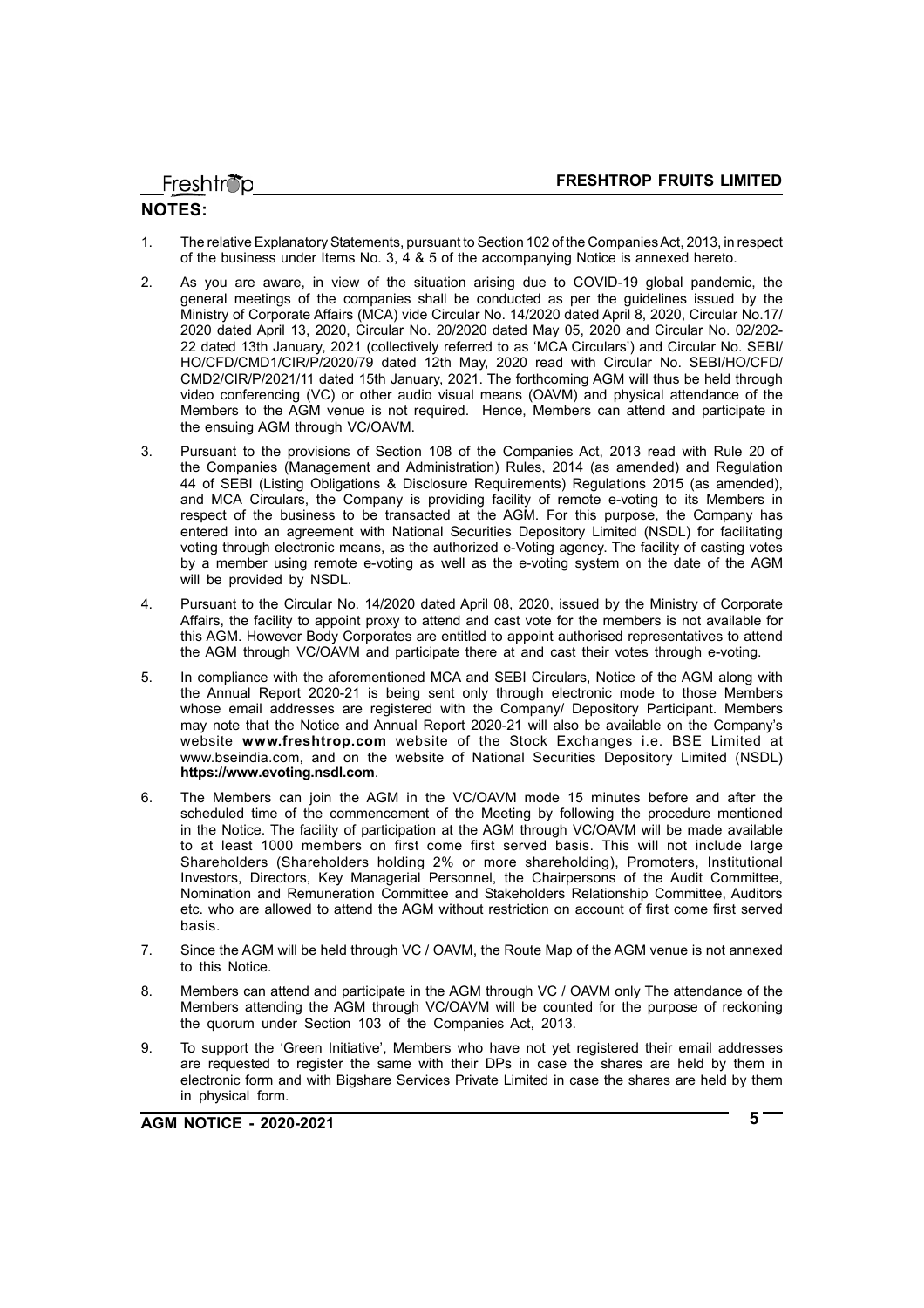- 10. Shareholders holding shares in physical mode and who have not updated their email addresses with the Company are requested to update their email addresses by sending a duly signed request letter to the Registrar and Transfer Agents of the Company Bigshare Services Private Limited by providing Folio No. and Name of shareholder. Shareholders holding shares in dematerialized mode are requested to register / update their email addresses with the relevant Depository Participants.
- 11. Corporates Members are required to send scanned copy (PDF/ JPG Format) of the relevant Board or Governing Body Resolution/ Authority letter etc. with attested specimen signature of the duly authorized signatory(ies) who are authorized to vote, to the Scrutinizer by e-mail to manojhurkat@hotmail.com with a copy marked to evoting@nsdl.co.in.
- 12. In case of joint holders, the Member whose name appears as the first holder in the order of names as per the Register of Members of the Company will be entitled to vote at the AGM.
- 13. Members who would like to express their views/ask questions as a speaker at the Meeting may pre-register themselves by sending a request from their registered e-mail address mentioning their names, DP ID and Client ID/folio number, PAN and mobile number at secretarial@freshtrop.com from Saturday, September 11, 2021 (10.00 a.m. IST) to Monday, September 20, 2021 (4.00 p.m. IST). Only those Members who have pre-registered themselves as a speaker will be allowed to express their views/ask questions during the AGM. The Company reserves the right to restrict the number of speakers depending on the availability of time for the AGM.
- 14. Pursuant to the provisions of Section 91 of the Act, the Register of Members and Share Transfer Books will remain closed on all days from Tuesday, September 21, 2021 to Tuesday, September 28, 2021, both days inclusive.
- 15. In line with the Ministry of Corporate Affairs (MCA) Circular No. 17/2020 dated April 13, 2020, the Notice calling the AGM has been uploaded on the website of the Company at www.freshtrop.com. The Notice can also be accessed from the websites of the Stock Exchanges i.e. BSE Limited at www.bseindia.com and the AGM Notice is also available on the website of NSDL (agency for providing the Remote e-Voting facility) i.e. www.evoting.nsdl.com.
- 16. Pursuant to the provisions of Sections 124 and 125 of the Act, dividends, which remain unclaimed for a period of seven years from the date of transfer to the Unpaid Dividend Account, are required to be transferred to the IEPF established by the Central Government. The details of unpaid dividend are placed on the website of the Company at www.freshtrop.com.

| <b>Financial Year</b> | Dividend rate<br>per share | Date of Declared | Due Date for<br><b>Transfer to IEPF</b> |
|-----------------------|----------------------------|------------------|-----------------------------------------|
| 2013-14               | 1.00                       | 10 Sep 2014      | 28 Oct 2021                             |
| 2014-15               | 1.00                       | 18 Sep 2015      | 03 Nov 2022                             |
| 2015-16               | 1.00                       | 21 Sep 2016      | 05 Nov 2023                             |

Following is the due date for transfer of unclaimed dividend to the IEPF

- 17. The Board of Directors in their Meeting held on 29th June, 2021 appointed Mr. Manoj Hurkat, Practicing Company Secretary, Ahmedabad of M/s Manoj Hurkat & Associates (Membership No.4287 & CP No. 2574) or failing him any other Practicing Company Secretary, as may be appointed by authorised officials, as a Scrutinizer for overseeing the ballot voting and remote e-voting process in a fair and transparent manner.
- 18. The Scrutinizer shall submit his report to the Chairman or any other person authorised by him. Results declared along with report of the Scrutinizer shall be placed on the website of the Company www.freshtrop.com and on the website of NSDL **https://www.evoting.nsdl.com**. Immediately after declaration of result by the Chairman or any person authorized by him in this behalf.

#### **THE INSTRUCTIONS FOR MEMBERS FOR REMOTE E-VOTING AND JOINING GENERAL MEETING ARE AS UNDER:-**

The remote e-voting period begins on Saturday September, 25, 2021 at 9:00 A.M. and ends on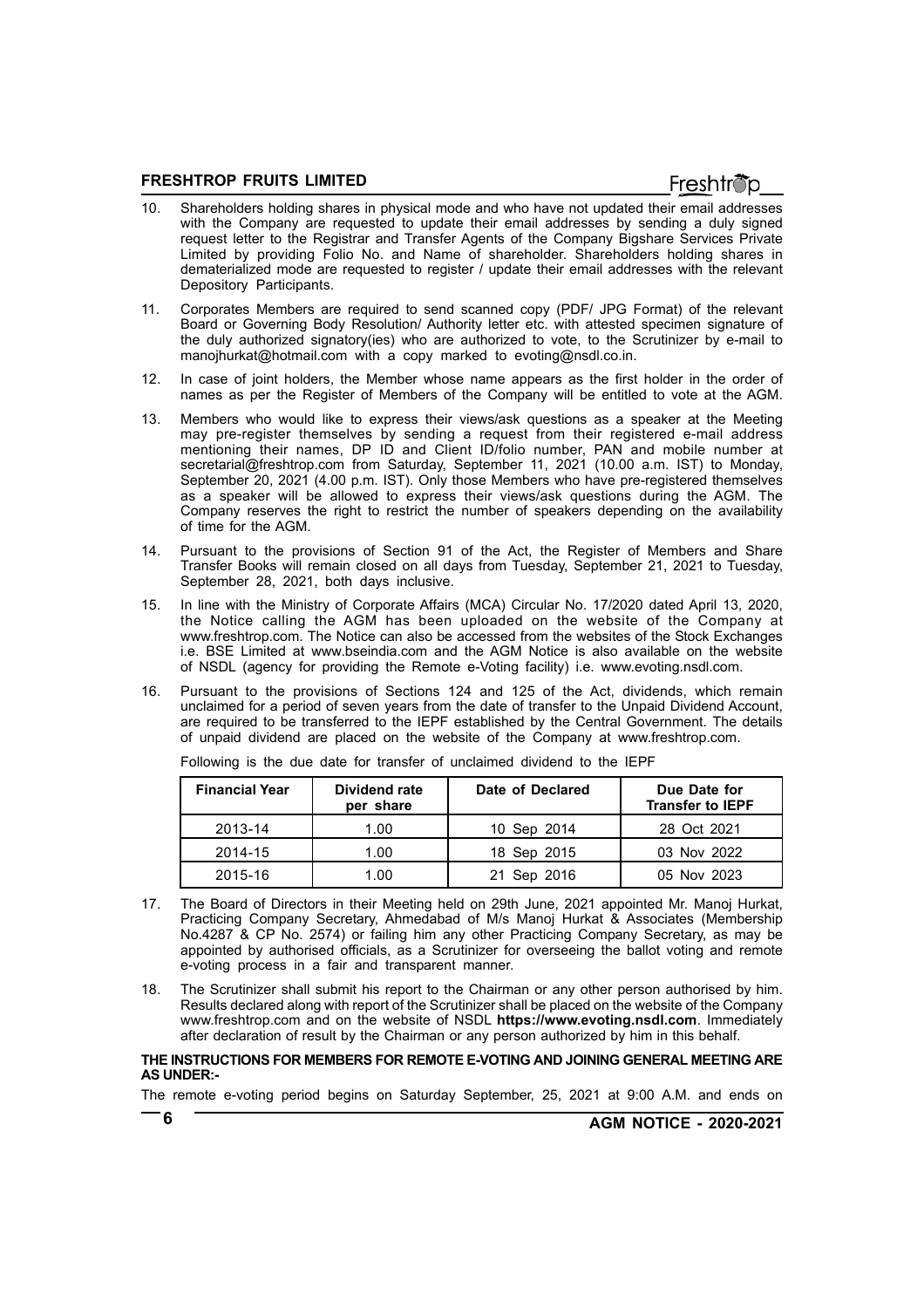Monday September 27, 2021 at 5:00 P.M. The remote e-voting module shall be disabled by NSDL for voting thereafter. The Members, whose names appear in the Register of Members / Beneficial Owners as on the record date (cut-off date) i.e. Tuesday 21st September, 2021, may cast their vote electronically. The voting right of shareholders shall be in proportion to their share in the paid-up equity share capital of the Company as on the cut-off date, being Tuesday 21st September, 2021.

#### **How do I vote electronically using NSDL e-Voting system?**

The way to vote electronically on NSDL e-Voting system consists of "Two Steps" which are mentioned below:

#### **Step 1: Access to NSDL e-Voting system**

#### **A) Login method for e-Voting and joining virtual meeting for Individual shareholders holding securities in demat mode**

In terms of SEBI circular dated December 9, 2020 on e-Voting facility provided by Listed Companies, Individual shareholders holding securities in demat mode are allowed to vote through their demat account maintained with Depositories and Depository Participants. Shareholders are advised to update their mobile number and email Id in their demat accounts in order to access e-Voting facility.

| Type of shareholders                                                     | <b>Login Method</b>                                                                                                                                                                                                                                                                                                                                                                                                                                                                                                                                                                                                                                                                                                                                                                                                                                                                                                                  |
|--------------------------------------------------------------------------|--------------------------------------------------------------------------------------------------------------------------------------------------------------------------------------------------------------------------------------------------------------------------------------------------------------------------------------------------------------------------------------------------------------------------------------------------------------------------------------------------------------------------------------------------------------------------------------------------------------------------------------------------------------------------------------------------------------------------------------------------------------------------------------------------------------------------------------------------------------------------------------------------------------------------------------|
| Individual Shareholders<br>holding securities in<br>demat mode with NSDL | 1. If you are already registered for NSDL IDeAS facility, please<br>visit the e-Services website of NSDL. Open web browser by<br>typing the following URL: https://eservices.nsdl.com/ either<br>on a Personal Computer or on a mobile. Once the home<br>page of e-Services is launched, click on the "Beneficial<br>Owner" icon under "Login" which is available under "IDeAS"<br>section. A new screen will open. You will have to enter your<br>User ID and Password. After successful authentication, you<br>will be able to see e-Voting services. Click on "Access to e-<br>Voting" under e-Voting services and you will be able to see<br>e-Voting page. Click on options available against company<br>name or e-Voting service provider - NSDL and you will be<br>re-directed to NSDL e-Voting website for casting your vote<br>during the remote e-Voting period or joining virtual meeting<br>& voting during the meeting. |
|                                                                          | 2. If the user is not registered for IDeAS e-Services, option<br>to register is available at https://eservices.nsdl.com.<br>Select "Register Online for IDeAS" Portal or click at<br>https://eservices.nsdl.com/SecureWeb/IdeasDirectReg.jsp                                                                                                                                                                                                                                                                                                                                                                                                                                                                                                                                                                                                                                                                                         |
|                                                                          | 3. Visit the e-Voting website of NSDL. Open web browser by<br>typing the following URL: https://www.evoting.nsdl.com/ either<br>on a Personal Computer or on a mobile. Once the home<br>page of e-Voting system is launched, click on the icon "Login"<br>which is available under 'Shareholder/Member' section. A<br>new screen will open. You will have to enter your User ID (i.e.<br>your sixteen digit demat account number held with NSDL),<br>Password/OTP and a Verification Code as shown on the<br>screen. After successful authentication, you will be redirected<br>to NSDL Depository site wherein you can see e-Voting page.<br>Click on options available against company name or e-Voting<br>service provider - NSDL and you will be redirected to e-                                                                                                                                                                |

| Login method for Individual shareholders holding securities in demat mode is given below: |  |  |
|-------------------------------------------------------------------------------------------|--|--|
|                                                                                           |  |  |

**AGM NOTICE - 2020-2021 7**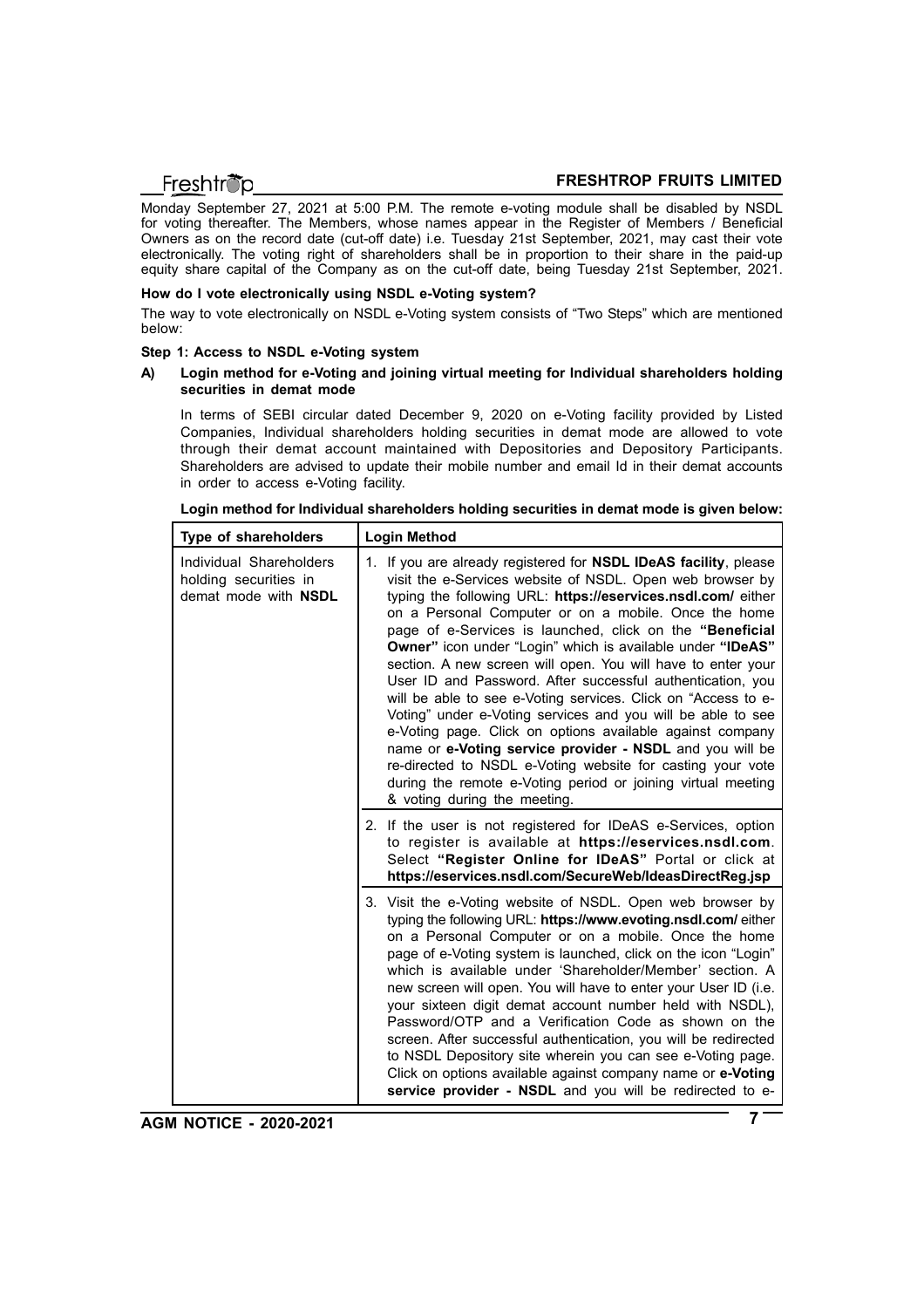# Freshtröp

|                                                                                                                            | Voting website of NSDL for casting your vote during the<br>remote e-Voting period or joining virtual meeting & voting<br>during the meeting.                                                                                                                                                                                                                                                                                                                                                                                                                                                                                                                               |  |
|----------------------------------------------------------------------------------------------------------------------------|----------------------------------------------------------------------------------------------------------------------------------------------------------------------------------------------------------------------------------------------------------------------------------------------------------------------------------------------------------------------------------------------------------------------------------------------------------------------------------------------------------------------------------------------------------------------------------------------------------------------------------------------------------------------------|--|
| Individual Shareholders<br>holding securities in<br>demat mode with CDSL                                                   | 1) Existing users who have opted for Easi / Easiest, they can<br>login through their user id and password. Option will be<br>made available to reach e-Voting page without any further<br>authentication. The URL for users to login to Easi / Easiest<br>are https://web.cdslindia.com/myeasi/home/login or<br>www.cdslindia.com and click on New System Myeasi.                                                                                                                                                                                                                                                                                                          |  |
|                                                                                                                            | 2) After successful login of Easi/Easiest the user will be also<br>able to see the E Voting Menu. The Menu will have links of<br>e-Voting service provider i.e. NSDL. Click on NSDL to cast<br>your vote.                                                                                                                                                                                                                                                                                                                                                                                                                                                                  |  |
|                                                                                                                            | 3) If the user is not registered for Easi/Easiest, option to register<br>is available at https://web.cdslindia.com/myeasi/Registration/<br>EasiRegistration                                                                                                                                                                                                                                                                                                                                                                                                                                                                                                                |  |
|                                                                                                                            | 4) Alternatively, the user can directly access e-Voting page by<br>providing demat Account Number and PAN No. from a link in<br>www.cdslindia.com home page. The system will authenticate<br>the user by sending OTP on registered Mobile & Email as<br>recorded in the demat Account. After successful authentication,<br>user will be provided links for the respective ESP i.e. NSDL<br>where the e-Voting is in progress.                                                                                                                                                                                                                                              |  |
| Individual Shareholders<br>(holding securities in<br>demat mode) login<br>through through their<br>depository participants | You can also login using the login credentials of your demat<br>account your Depository Participant registered with<br>NSDL/CDSL for e-Voting facility. Once login, you will be able to<br>see e-Voting option. Once you click on e-Voting option, you will<br>be redirected to NSDL/CDSL Depository site after successful<br>authentication, wherein you can see e-Voting feature. Click on<br>options<br>available<br>against<br>company<br>name<br>or<br>e-Voting service provider-NSDL and you will be redirected to<br>e-Voting website of NSDL for casting your vote during the remote<br>e-Voting period or joining virtual meeting & voting during the<br>meeting. |  |

**Important note:** Members who are unable to retrieve User ID/ Password are advised to use Forget User ID and Forget Password option available at abovementioned website.

**Helpdesk for Individual Shareholders holding securities in demat mode for any technical issues related to login through Depository i.e. NSDL and CDSL.**

| Login type                                                                      | <b>Helpdesk details</b>                                                                                                                                                              |  |
|---------------------------------------------------------------------------------|--------------------------------------------------------------------------------------------------------------------------------------------------------------------------------------|--|
| Individual Shareholders holding<br>securities in demat mode with<br><b>NSDL</b> | Members facing any technical issue in login can contact<br>NSDL helpdesk by sending a request at<br>evoting@nsdl.co.in or call at toll free no.: 1800 1020<br>990 and 1800 22 44 30  |  |
| Individual Shareholders holding<br>securities in demat mode with<br>CDSL        | Members facing any technical issue in login can contact<br>CDSL helpdesk by sending a request at helpdesk.<br>evoting@cdslindia.com or contact at 022-23058738<br>or 022-23058542-43 |  |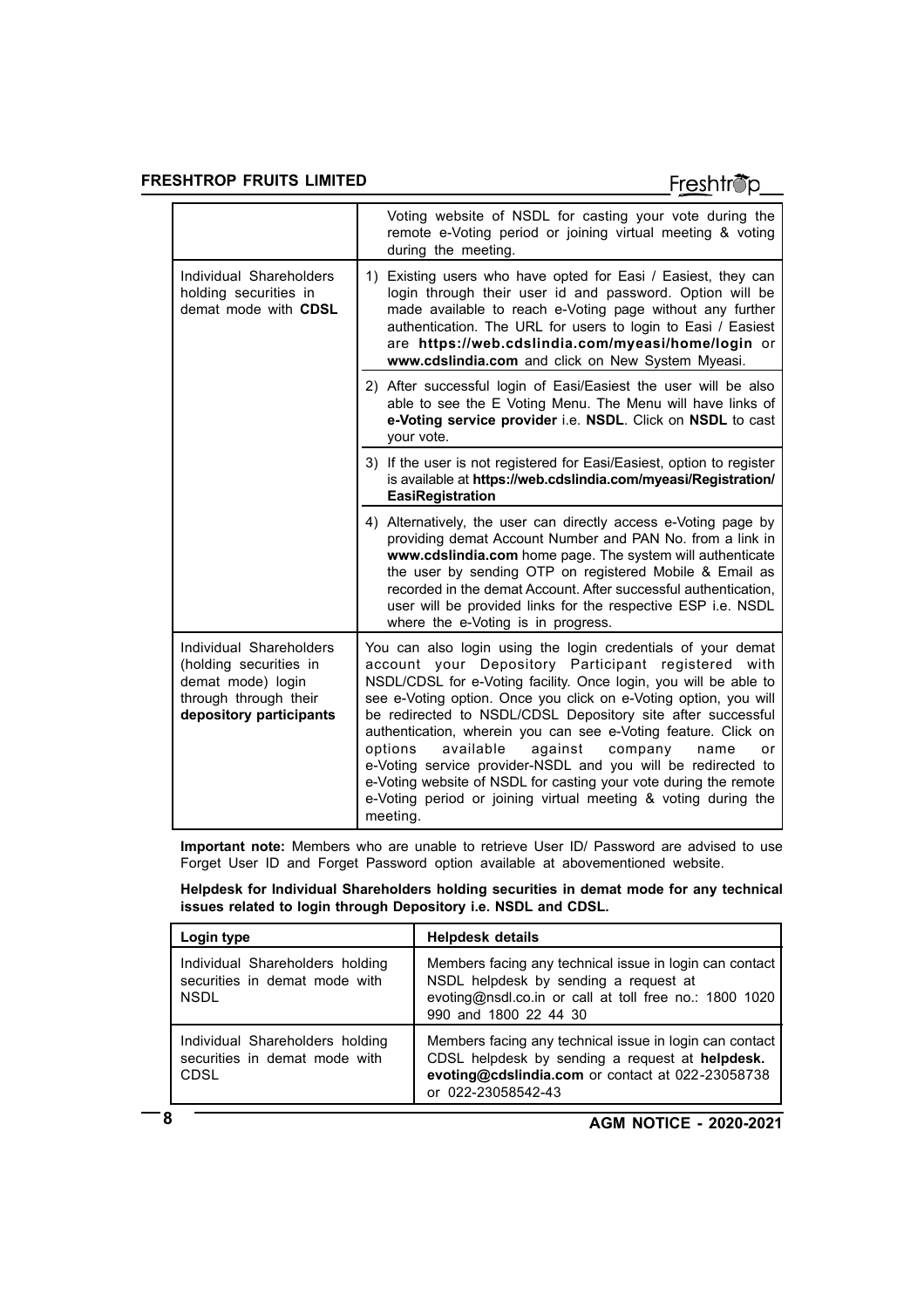**B) Login Method for shareholders other than Individual shareholders holding securities in demat mode and shareholders holding securities in physical mode.**

**How to Log-in to NSDL e-Voting website?**

- 1. Visit the e-Voting website of NSDL. Open web browser by typing the following URL: **https://www.evoting.nsdl.com**/ either on a Personal Computer or on a mobile.
- 2. Once the home page of e-Voting system is launched, click on the icon "Login" which is available under 'Shareholder/Member' section.
- 3. A new screen will open. You will have to enter your User ID, your Password/OTP and a Verification Code as shown on the screen.

Alternatively, if you are registered for NSDL eservices i.e. IDEAS, you can log-in at https:/ /eservices.nsdl.com/ with your existing IDEAS login. Once you log-in to NSDL eservices after using your log-in credentials, click on e-Voting and you can proceed to Step 2 i.e. Cast your vote electronically.

| Manner of holding shares<br>i.e. Demat (NSDL or CDSL) or Physical |                                                            | Your User ID is:                                                                                                                |
|-------------------------------------------------------------------|------------------------------------------------------------|---------------------------------------------------------------------------------------------------------------------------------|
| a)                                                                | For Members who hold shares in<br>demat account with NSDL. | 8 Character DP ID followed by 8 Digit Client<br>ID                                                                              |
|                                                                   |                                                            | For example if your DP ID is IN300*** and<br>Client ID is 12****** then your user ID is<br>IN300***12******                     |
| b)                                                                | For Members who hold shares in<br>demat account with CDSL. | 16 Digit Beneficiary ID<br>For example if your Beneficiary ID is<br>12*************** then your user ID is<br>12 ************** |
| C)                                                                | For Members holding shares in<br>Physical Form.            | EVEN Number followed by Folio Number<br>registered with the company                                                             |
|                                                                   |                                                            | For example if folio number is 001*** and<br>EVEN is 101456 then user ID is<br>101456001***                                     |

4. Your User ID details are given below :

- 5. Password details for shareholders other than Individual shareholders are given below:
	- a) If you are already registered for e-Voting, then you can user your existing password to login and cast your vote.
	- b) If you are using NSDL e-Voting system for the first time, you will need to retrieve the 'initial password' which was communicated to you. Once you retrieve your 'initial password', you need to enter the 'initial password' and the system will force you to change your password.
	- c) How to retrieve your 'initial password'?
		- (i) If your email ID is registered in your demat account or with the company, your 'initial password' is communicated to you on your email ID. Trace the email sent to you from NSDL from your mailbox. Open the email and open the attachment i.e. a .pdf file. Open the .pdf file. The password to open the .pdf file is your 8 digit client ID for NSDL account, last 8 digits of client ID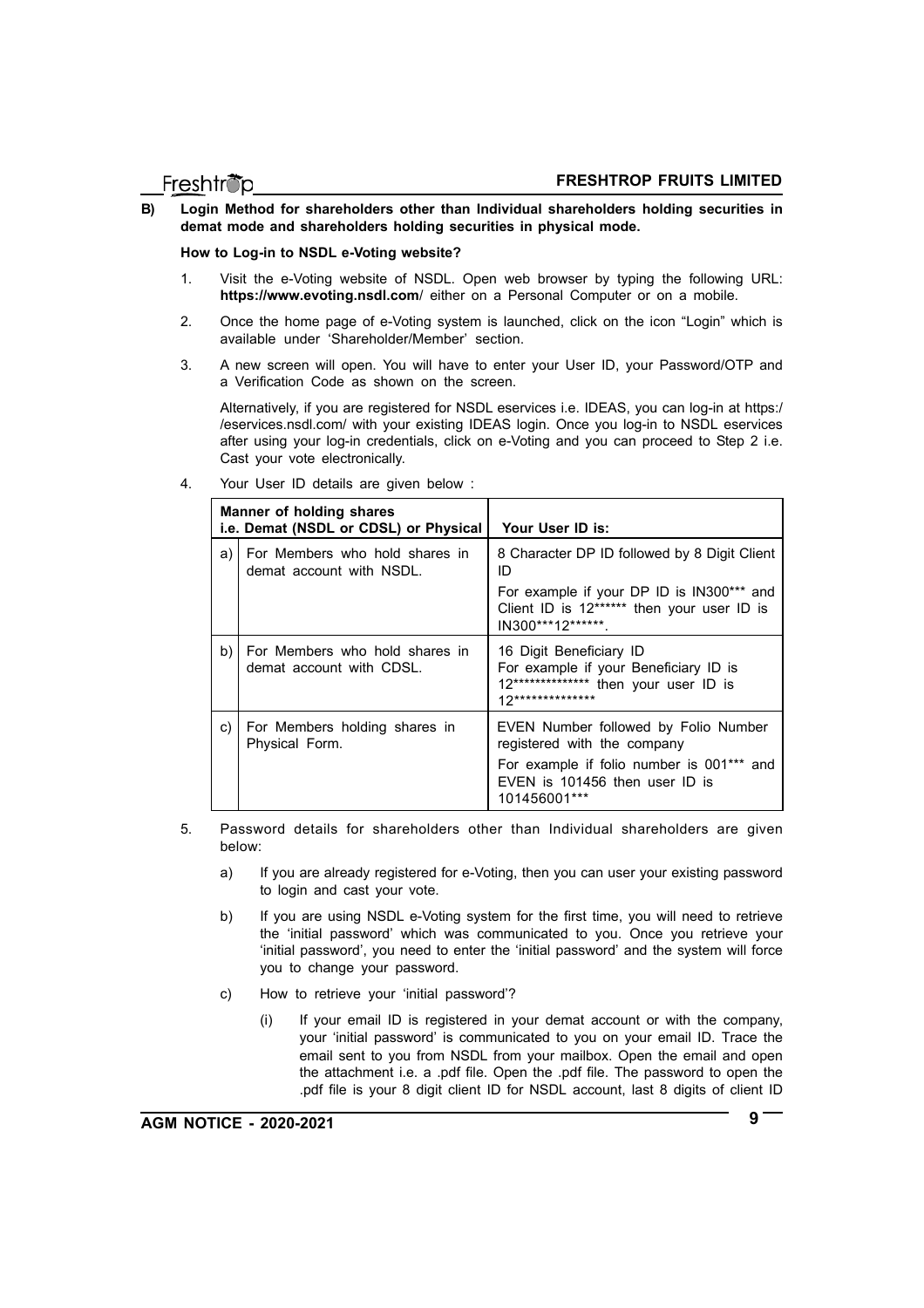- for CDSL account or folio number for shares held in physical form. The .pdf file contains your 'User ID' and your 'initial password'.
- (ii) If your email ID is not registered, please follow steps mentioned below in process **for those shareholders whose email ids are not registered.**
- 6. If you are unable to retrieve or have not received the " Initial password" or have forgotten your password:
	- a) Click on **"Forgot User Details/Password?"** (If you are holding shares in your demat account with NSDL or CDSL) option available on www.evoting.nsdl.com.
	- b) **"Physical User Reset Password?"** (If you are holding shares in physical mode) option available on www.evoting.nsdl.com.
	- c) If you are still unable to get the password by aforesaid two options, you can send a request at **evoting@nsdl.co.in** mentioning your demat account number/folio number, your PAN, your name and your registered address etc.
	- d) Members can also use the OTP (One Time Password) based login for casting the votes on the e-Voting system of NSDL.
- 7. After entering your password, tick on Agree to "Terms and Conditions" by selecting on the check box.
- 8. Now, you will have to click on "Login" button.
- 9. After you click on the "Login" button, Home page of e-Voting will open.

#### **Step 2: Cast your vote electronically and join General Meeting on NSDL e-Voting system.**

#### **How to cast your vote electronically and join General Meeting on NSDL e-Voting system?**

- 1. After successful login at Step 1, you will be able to see all the companies "EVEN" in which you are holding shares and whose voting cycle and General Meeting is in active status.
- 2. Select "EVEN" of company for which you wish to cast your vote during the remote e-Voting period and casting your vote during the General Meeting. For joining virtual meeting, you need to click on "VC/OAVM" link placed under "Join General Meeting".
- 3. Now you are ready for e-Voting as the Voting page opens.
- 4. Cast your vote by selecting appropriate options i.e. assent or dissent, verify/modify the number of shares for which you wish to cast your vote and click on "Submit" and also "Confirm" when prompted.
- 5. Upon confirmation, the message "Vote cast successfully" will be displayed.
- 6. You can also take the printout of the votes cast by you by clicking on the print option on the confirmation page.
- 7. Once you confirm your vote on the resolution, you will not be allowed to modify your vote.

#### **General Guidelines for shareholders**

- 1. Institutional shareholders (i.e. other than individuals, HUF, NRI etc.) are required to send scanned copy (PDF/JPG Format) of the relevant Board Resolution/ Authority letter etc. with attested specimen signature of the duly authorized signatory(ies) who are authorized to vote, to the Scrutinizer by e-mail to manojhurkat@hotmail.com with a copy marked to **evoting@nsdl.co.in**.
- 2. It is strongly recommended not to share your password with any other person and take utmost care to keep your password confidential. Login to the e-voting website will be disabled upon five unsuccessful attempts to key in the correct password. In such an event, you will need to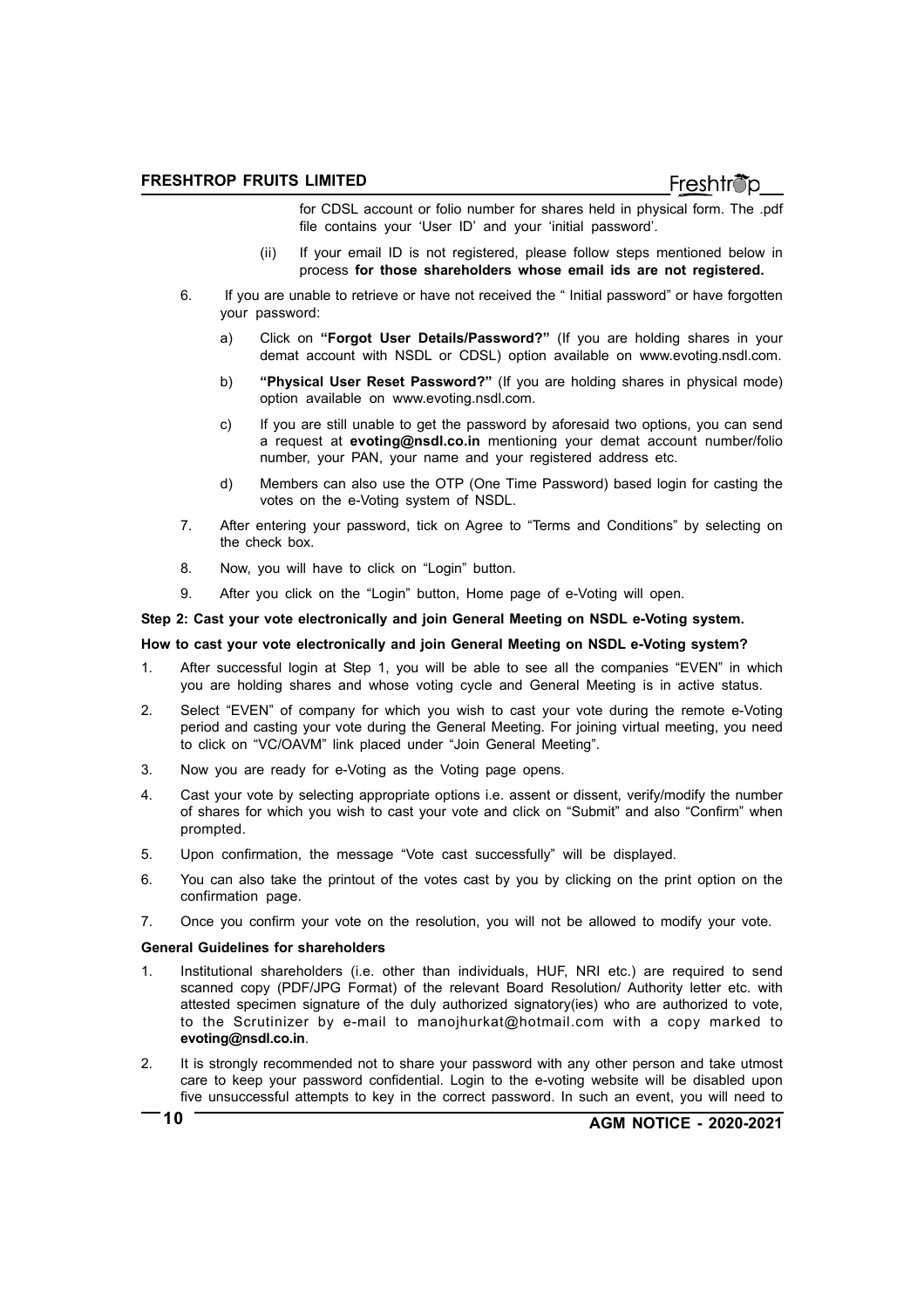go through the **"Forgot User Details/Password?"** or **"Physical User Reset Password?"** option available on www.evoting.nsdl.com to reset the password.

3. In case of any queries, you may refer the Frequently Asked Questions (FAQs) for Shareholders and e-voting user manual for Shareholders available at the download section of **www.evoting.nsdl.com** or call on toll free no.: 1800 1020 990 and 1800 22 44 30 or send a request to (SaritaM@nsdl.co.in) at **evoting@nsdl.co.in**

#### **Process for those shareholders whose email ids are not registered with the depositories for procuring user id and password and registration of e mail ids for e-voting for the resolutions set out in this notice:**

- 1. In case shares are held in physical mode please provide Folio No., Name of shareholder, scanned copy of the share certificate (front and back), PAN (self attested scanned copy of PAN card), AADHAR (self attested scanned copy of Aadhar Card) by email to **secretarial@freshtrop.com**.
- 2. In case shares are held in demat mode, please provide DPID-CLID (16 digit DPID + CLID or 16 digit beneficiary ID), Name, client master or copy of Consolidated Account statement, PAN (self attested scanned copy of PAN card), AADHAR (self attested scanned copy of Aadhar Card) to secretarial@freshtrop.com. If you are an Individual shareholders holding securities in demat mode, you are requested to refer to the login method explained at **step 1 (A)** i.e. **Login method for e-Voting and joining virtual meeting for Individual shareholders holding securities in demat mode.**
- 3. Alternatively shareholder/members may send a request to evoting@nsdl.co.in for procuring user id and password for e-voting by providing above mentioned documents.
- 4. In terms of SEBI circular dated December 9, 2020 on e-Voting facility provided by Listed Companies, Individual shareholders holding securities in demat mode are allowed to vote through their demat account maintained with Depositories and Depository Participants. Shareholders are required to update their mobile number and email ID correctly in their demat account in order to access e-Voting facility.

#### **THE INSTRUCTIONS FOR MEMBERS FOR e-VOTING ON THE DAY OF THE EGM/AGM ARE AS UNDER:-**

- 1. The procedure for e-Voting on the day of the AGM is same as the instructions mentioned above for remote e-voting.
- 2. Only those Members/ shareholders, who will be present in the AGM through VC/OAVM facility and have not casted their vote on the Resolutions through remote e-Voting and are otherwise not barred from doing so, shall be eligible to vote through e-Voting system in the AGM.
- 3. Members who have voted through Remote e-Voting will be eligible to attend the AGM. However, they will not be eligible to vote at the AGM.
- 4. The details of the person who may be contacted for any grievances connected with the facility for e-Voting on the day of the AGM shall be the same person mentioned for Remote e-voting.

#### **INSTRUCTIONS FOR MEMBERS FOR ATTENDING THE AGM THROUGH**

#### **VC/OAVM ARE AS UNDER:**

1. Member will be provided with a facility to attend the AGM through VC/OAVM through the NSDL e-Voting system. Members may access by following the steps mentioned above for **Access to NSDL e-Voting system**. After successful login, you can see link of "VC/OAVM link" placed under **"Join General meeting"** menu against company name. You are requested to click on VC/OAVM link placed under Join General Meeting menu. The link for VC/OAVM will be available in Shareholder/Member login where the EVEN of Company will be displayed. Please note that the members who do not have the User ID and Password for e-Voting or have forgotten the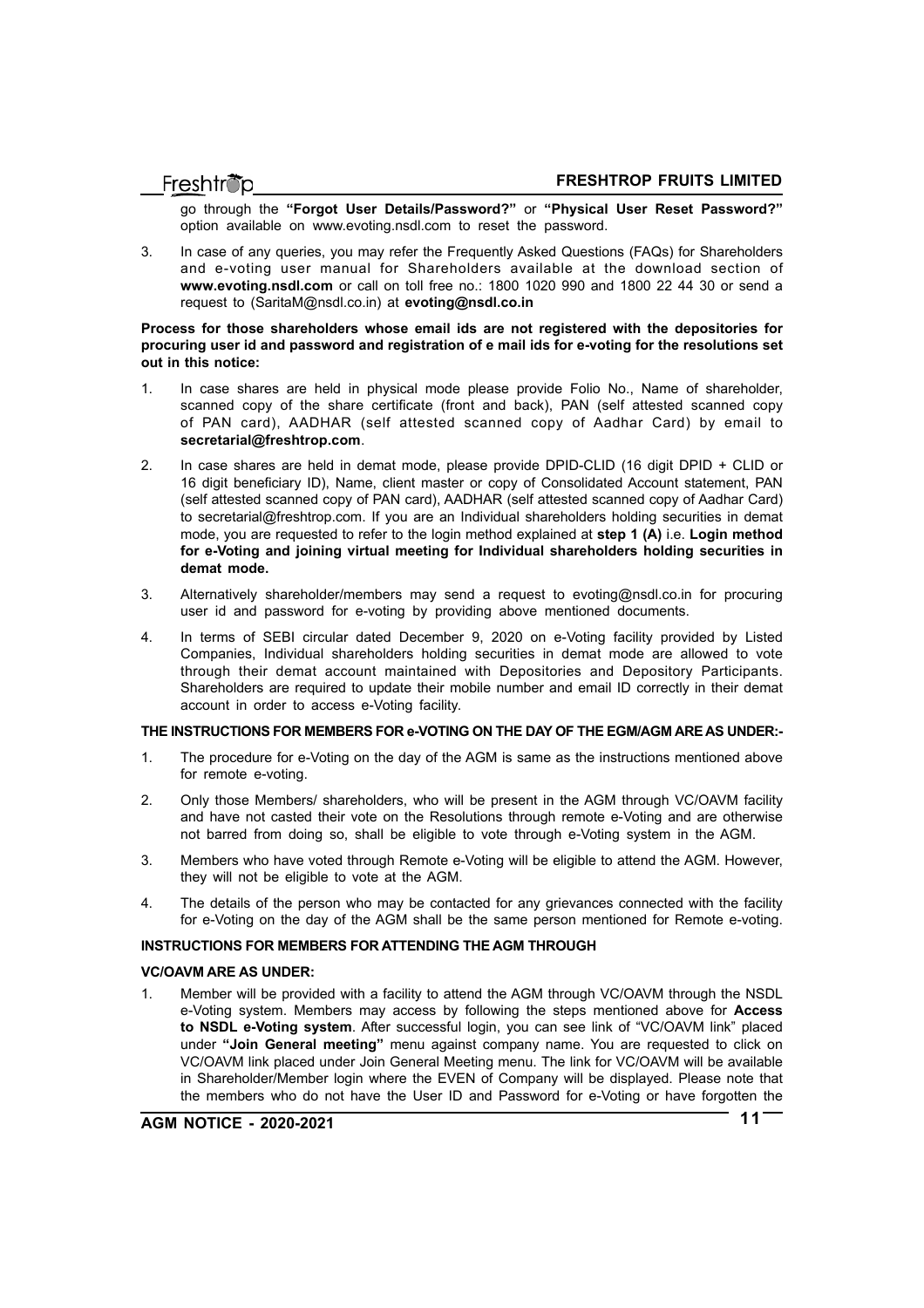User ID and Password may retrieve the same by following the remote e-Voting instructions mentioned in the notice to avoid last minute rush.

- 2. Members are encouraged to join the Meeting through Laptops for better experience.
- 3. Further Members will be required to allow Camera and use Internet with a good speed to avoid any disturbance during the meeting.
- 4. Please note that Participants Connecting from Mobile Devices or Tablets or through Laptop connecting via Mobile Hotspot may experience Audio/Video loss due to Fluctuation in their respective network. It is therefore recommended to use Stable Wi-Fi or LAN Connection to mitigate any kind of aforesaid glitches.
- 5. Shareholders who would like to express their views/have questions may send their questions in advance mentioning their name demat account number/folio number, email id, mobile number at secretarial@freshtrop.com. The same will be replied by the company suitably.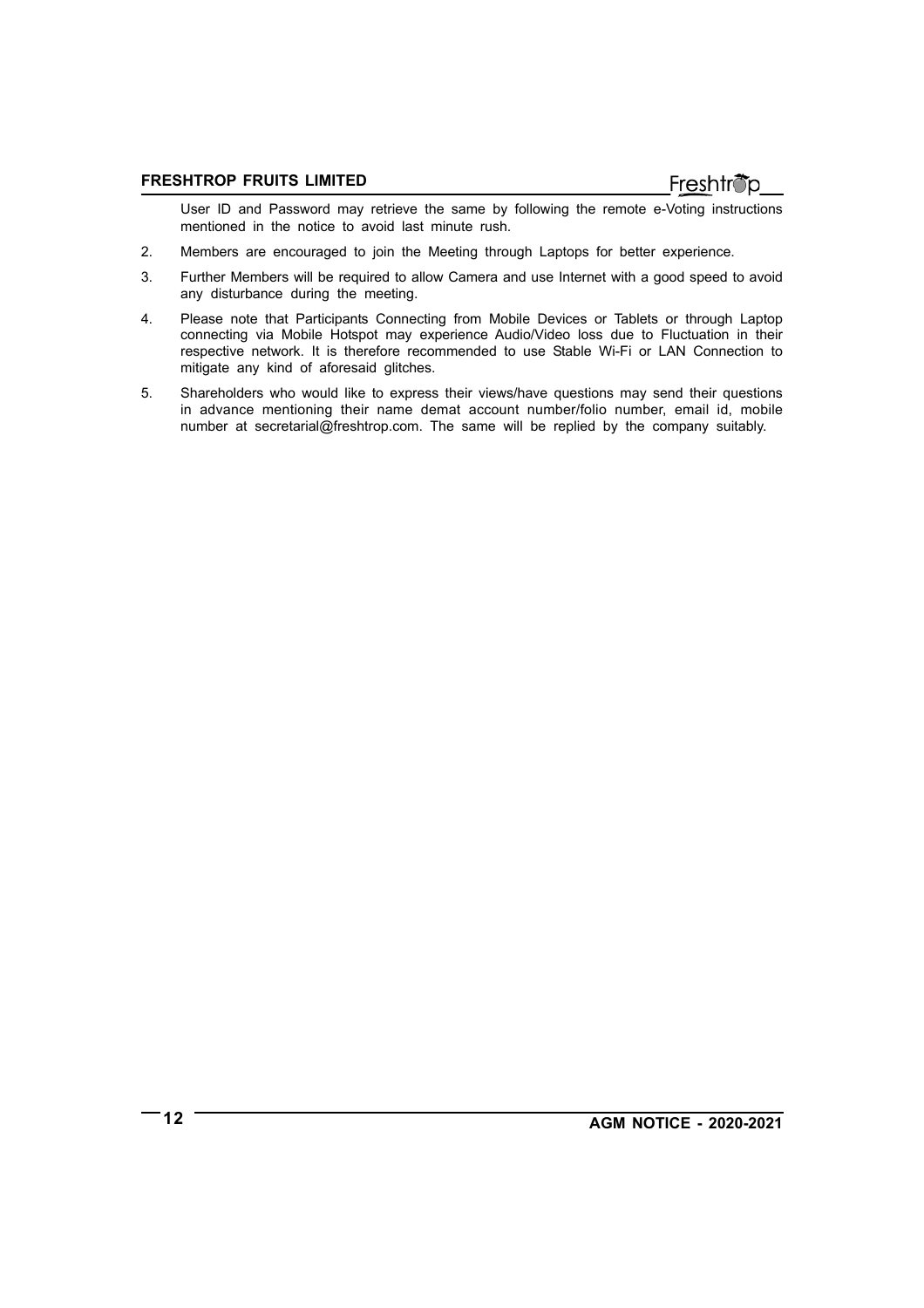Freshtröp

#### **EXPLANATORY STATEMENT (Pursuant to Section 102 of the Companies Act, 2013)**

#### **ITEM NO. 3:**

At the annual general meeting held on 26th September, 2018, Mrs. Nanita Motiani was re-appointed as Whole-time Director of the Company for a period of three years commencing from 1st April, 2018 to 31st March, 2021 on the terms and conditions as approved by the shareholders at the said annual general meeting. Moreover, the present term of appointment of Mrs. Nanita Motiani as Whole-time Director has expired on 31st March, 2021. The Board of Directors at their meeting held on 28th January, 2021 have, subject to the approval of the members, re-appointed Mrs. Nanita Motiani as Whole-time Director of the Company with effect from 1st April, 2021 for a period of 3 years on the remuneration, terms and conditions recommended by the Nomination and Remuneration committee and Audit Committee as set out in the resolution mentioned at Item No. 3.

The Board is of the opinion that her services should continue to be available to the Company to achieve still greater heights, by re-appointing her as Whole-time Director as mentioned in the resolution, subject to the approval of shareholders. Taking into consideration the duties and responsibilities of the Whole-time Director, the prevailing managerial remuneration in industry and on the recommendation of the Nomination and remuneration committee, the Board at their meeting held on 28th January, 2021 approved the remuneration, terms and conditions of the reappointment of Mrs. Nanita Motiani as Whole time Director of the Company, for a period of three (3) years from 1st April, 2021 on the terms and conditions as set out in the resolution set out in the Notice of 29th AGM, subject to approval of the shareholders. Other disclosure about Mrs. Nanita Motiani are given elsewhere in the Notice.

The Board recommends the adoption of the Special Resolution contained in Item no. 3 of the notice. Mr. Ashok Motiani, Managing Director and Mrs. Nanita Motiani Whole-time Director are deemed to be concerned or interested in the said resolution. No other Director, key managerial personnel or their relatives are concerned or interested in passing of Special Resolution as set out at Item No. 3 of the notice convening the 29th Annual General Meeting. The above proposal is in the interest of the Company and the Directors recommend the Resolution in Item No. 3 of the Notice for approval of the Members.

#### **ITEM NO. 4:**

Mr. Ashok Motiani was appointed as the Managing Director of the Company for the period of 3 years with effect from 1st October 2018, after obtaining due approval of the members of the company at the 26th AGM. Accordingly, the present term of Mr. Ashok Motiani comes to an end on 30th September 2021.

Further during this period Mr. Ashok Motiani, Chairman and Managing Director attained the age of 70 years.

The Board is of the opinion that his services should continue to be available to the Company to achieve still greater heights, by re-appointing him as Managing Director as mentioned in the resolution, subject to the approval of shareholders. Taking into consideration the duties and responsibilities of the Managing Director, the prevailing managerial remuneration in industry and on the recommendation of the Nomination and remuneration committee, the Board at their meeting held on 29th June, 2021 approved the remuneration, terms and conditions of the reappointment of Mr. Ashok Motiani as Managing Director of the Company, for a period of three (3) years from 1st October, 2021 on the terms and conditions as set out in the resolution set out in the Notice of 29th AGM, subject to approval of the shareholders. Other disclosure about Mr. Ashok Motiani are given elsewhere in the Notice.

The Board recommends the adoption of the Special Resolution contained in Item no. 4 of the notice. Mr. Ashok Motiani, Managing Director and Mrs. Nanita Motiani Whole-time Director are deemed to be concerned or interested in the said resolution. No other Director, key managerial personnel or their relatives are concerned or interested in passing of Special Resolution as set out at Item No. 4 of the notice convening the 29th Annual General Meeting. The above proposal is in the interest of the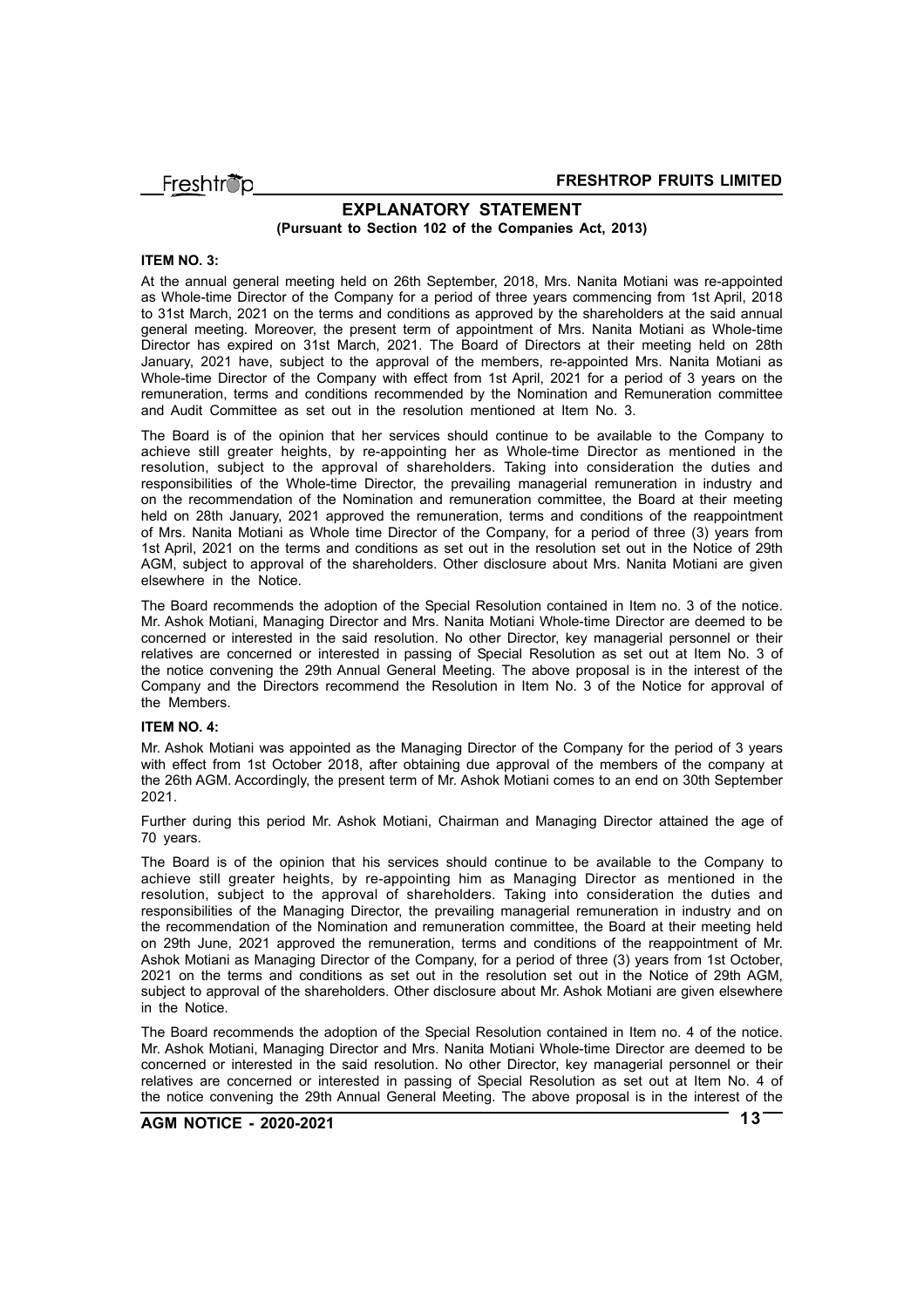# Freshtrop

Company and the Directors recommend the Resolution in Item No. 4 of the Notice for approval of the Members.

Additional information as per sub Para (B) of Para 1 of Section II of Part II of Schedule V of the Companies Act, 2013 is given hereunder (For Item Number 3 & 4):

| L   | <b>General Information:</b>                                                                                                                                      |                                                                                                                                                                                                                                                                                                                                                                                                                                  |                                                                                                            |          |          |          |
|-----|------------------------------------------------------------------------------------------------------------------------------------------------------------------|----------------------------------------------------------------------------------------------------------------------------------------------------------------------------------------------------------------------------------------------------------------------------------------------------------------------------------------------------------------------------------------------------------------------------------|------------------------------------------------------------------------------------------------------------|----------|----------|----------|
| (1) | Nature of Industry:                                                                                                                                              | Freshtrop Fruits Ltd. is engaged in the business of<br>exports of fresh fruits and vegetables to leading<br>Supermarket chains in various parts of Europe, Russia<br>& Far-east as well as in Domestic Market. The Company<br>is producing Fruit Pulp & Concentrate for both the<br>Domestic & International Customers. The Company<br>has also taken up project for cold extracted fruit and<br>vegetable juices and nut milks. |                                                                                                            |          |          |          |
| (2) | Date or expected date of<br>commencement of Commercial<br>production:                                                                                            | The Company was incorporated on 30th September<br>1992 and had already commenced its business.                                                                                                                                                                                                                                                                                                                                   |                                                                                                            |          |          |          |
| (3) | In case of new Companies,<br>expected date of commencement<br>of activities as per project<br>approved by financial institutions<br>appearing in the prospectus. | <b>Not Applicable</b><br>(Amount in Lakhs)                                                                                                                                                                                                                                                                                                                                                                                       |                                                                                                            |          |          |          |
| (4) | Financial performance based on                                                                                                                                   | 2015-16                                                                                                                                                                                                                                                                                                                                                                                                                          | 2016-17                                                                                                    | 2017-18  | 2018-19  | 2019-20  |
|     | given indicators                                                                                                                                                 |                                                                                                                                                                                                                                                                                                                                                                                                                                  |                                                                                                            |          |          |          |
|     | Turnover                                                                                                                                                         | 11901.90                                                                                                                                                                                                                                                                                                                                                                                                                         | 14063.24                                                                                                   | 17061.39 | 16016.97 | 15299.36 |
|     | Net profit/ (loss) as per Statement<br>of Profit & Loss                                                                                                          | 804.98                                                                                                                                                                                                                                                                                                                                                                                                                           | 901.47                                                                                                     | 731.44   | 1374.40  | 461.92   |
|     | Amount of Dividend paid                                                                                                                                          | 121.45                                                                                                                                                                                                                                                                                                                                                                                                                           | Nil                                                                                                        | Nil      | Nil      | Nil      |
|     | Rate of Dividend declared                                                                                                                                        | 10%                                                                                                                                                                                                                                                                                                                                                                                                                              | Nil                                                                                                        | Nil      | Nil      | Nil      |
|     | Earnings before taxes                                                                                                                                            | 1259.86                                                                                                                                                                                                                                                                                                                                                                                                                          | 1375.86                                                                                                    | 1330.26  | 1789.68  | 601.80   |
|     | % of EBT to turnover                                                                                                                                             | 10.59%                                                                                                                                                                                                                                                                                                                                                                                                                           | 9.78%                                                                                                      | 7.61%    | 11.17%   | 3.93%    |
| (5) | Foreign investments or<br>collaborations, if any.                                                                                                                | <b>NIL</b>                                                                                                                                                                                                                                                                                                                                                                                                                       |                                                                                                            |          |          |          |
| II. | Information about the appointee I:                                                                                                                               | (Item No. 3)                                                                                                                                                                                                                                                                                                                                                                                                                     |                                                                                                            |          |          |          |
| (1) | <b>Background details</b>                                                                                                                                        | Name: Mrs. Nanita A Motiani                                                                                                                                                                                                                                                                                                                                                                                                      |                                                                                                            |          |          |          |
|     |                                                                                                                                                                  | Designation: Whole Time Director<br>Father's name: Shri Jaikishan Jashanmal Tolani<br>Nationality: Indian<br>Date of Birth: 04/04/1953<br>Qualifications: Masters in Science<br>Experience: 29 Years                                                                                                                                                                                                                             |                                                                                                            |          |          |          |
| (2) | Past remuneration                                                                                                                                                | Director                                                                                                                                                                                                                                                                                                                                                                                                                         | She was paid remuneration of Rs. 3,50,000 p.m. plus<br>perquisites during her earlier tenure as Whole Time |          |          |          |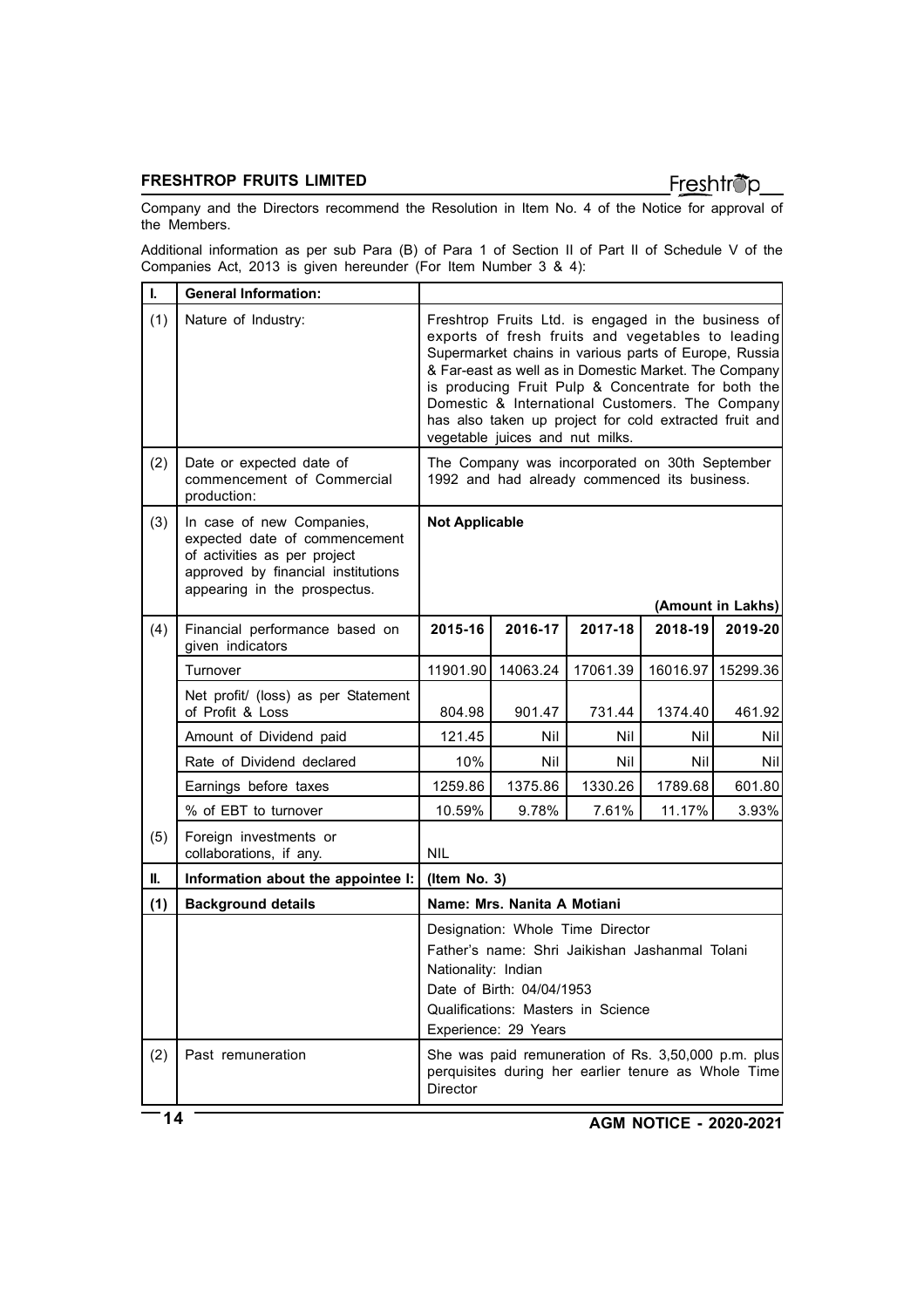# **Freshtrop FRESHTROP FRUITS LIMITED**

| (3) | Recognition or awards                                                                                                                                                                                                     | <b>NIL</b>                                                                                                                                                                                                         |  |  |
|-----|---------------------------------------------------------------------------------------------------------------------------------------------------------------------------------------------------------------------------|--------------------------------------------------------------------------------------------------------------------------------------------------------------------------------------------------------------------|--|--|
| (4) | Job profile and his suitability                                                                                                                                                                                           | The Whole Time Director shall be entrusted with day to<br>day affairs of the Company and also such other duties<br>and responsibilities as may be entrusted to him by the<br>Board of Directors from time to time. |  |  |
| (5) | Remuneration proposed in case<br>of inadequacy of profits, minimum<br>remuneration                                                                                                                                        | The Company intends to pay double the amount<br>prescribed under Section II of Part II of Schedule V of<br>the Companies Act, 2013 and hence it is proposed to<br>pass the special resolution in this regard.      |  |  |
| (6) | Comparative remuneration profile<br>with respect to industry, size of the<br>Company, profile of the position<br>and person (in case of expatriates<br>the relevant details would be w.r.t.<br>the country of his origin) | Compared to the remuneration with respect to the<br>industry, size of the Company etc. the remuneration<br>proposed to be paid to him is just adequate.                                                            |  |  |
| (7) | Pecuniary relationship directly or<br>indirectly with the Company, or<br>relationship with the managerial<br>personnel, if any.                                                                                           | Mrs. Nanita A Motiani, Whole Time Director is wife of<br>Mr. Ashok V Motiani, Chairman & Managing Director of<br>the Company.                                                                                      |  |  |
| Ш.  | Information about the appointee II:                                                                                                                                                                                       | (Item No. 4)                                                                                                                                                                                                       |  |  |
| (1) | <b>Background details</b>                                                                                                                                                                                                 | Name: Shri Ashok V Motiani                                                                                                                                                                                         |  |  |
|     |                                                                                                                                                                                                                           | Designation: Chairperson Cum Managing Director                                                                                                                                                                     |  |  |
|     |                                                                                                                                                                                                                           | Father's name: Shri Vishindas Manghanmal Motiani                                                                                                                                                                   |  |  |
|     |                                                                                                                                                                                                                           | Nationality: Indian                                                                                                                                                                                                |  |  |
|     |                                                                                                                                                                                                                           | Date of Birth: 04/12/1949                                                                                                                                                                                          |  |  |
|     |                                                                                                                                                                                                                           | Qualifications: B. Tech (IIT, Mumbai)                                                                                                                                                                              |  |  |
|     |                                                                                                                                                                                                                           | Experience: 29 Years                                                                                                                                                                                               |  |  |
| (2) | Past remuneration                                                                                                                                                                                                         | He was paid remuneration upto $@$ 5% of the net profit<br>of the Company and in case of inadequacy of profit, he<br>was entitled to received minimum remuneration Rs. 84<br>Lacs p.a.                              |  |  |
| (3) | Recognition or awards                                                                                                                                                                                                     | Nil                                                                                                                                                                                                                |  |  |
| (4) | Job profile and his suitability                                                                                                                                                                                           | Mr. Ashok Motiani plays a major role in providing<br>leadership and strategic inputs to the Company.                                                                                                               |  |  |
|     |                                                                                                                                                                                                                           | The Managing Director shall be entrusted with day to<br>day affairs of the Company and also such other duties<br>and responsibilities as may be entrusted to him by the<br>Board of Directors from time to time.   |  |  |
| (5) | Remuneration proposed in case<br>of inadequacy of profits, minimum<br>remuneration                                                                                                                                        | The Company intends to pay double the amount<br>prescribed under Section II of Part II of Schedule V of<br>the Companies Act, 2013 and hence it is proposed to<br>pass the special resolution in this regard.      |  |  |
|     | <b>AGM NOTICE - 2020-2021</b>                                                                                                                                                                                             | 15                                                                                                                                                                                                                 |  |  |

**AGM NOTICE - 2020-2021**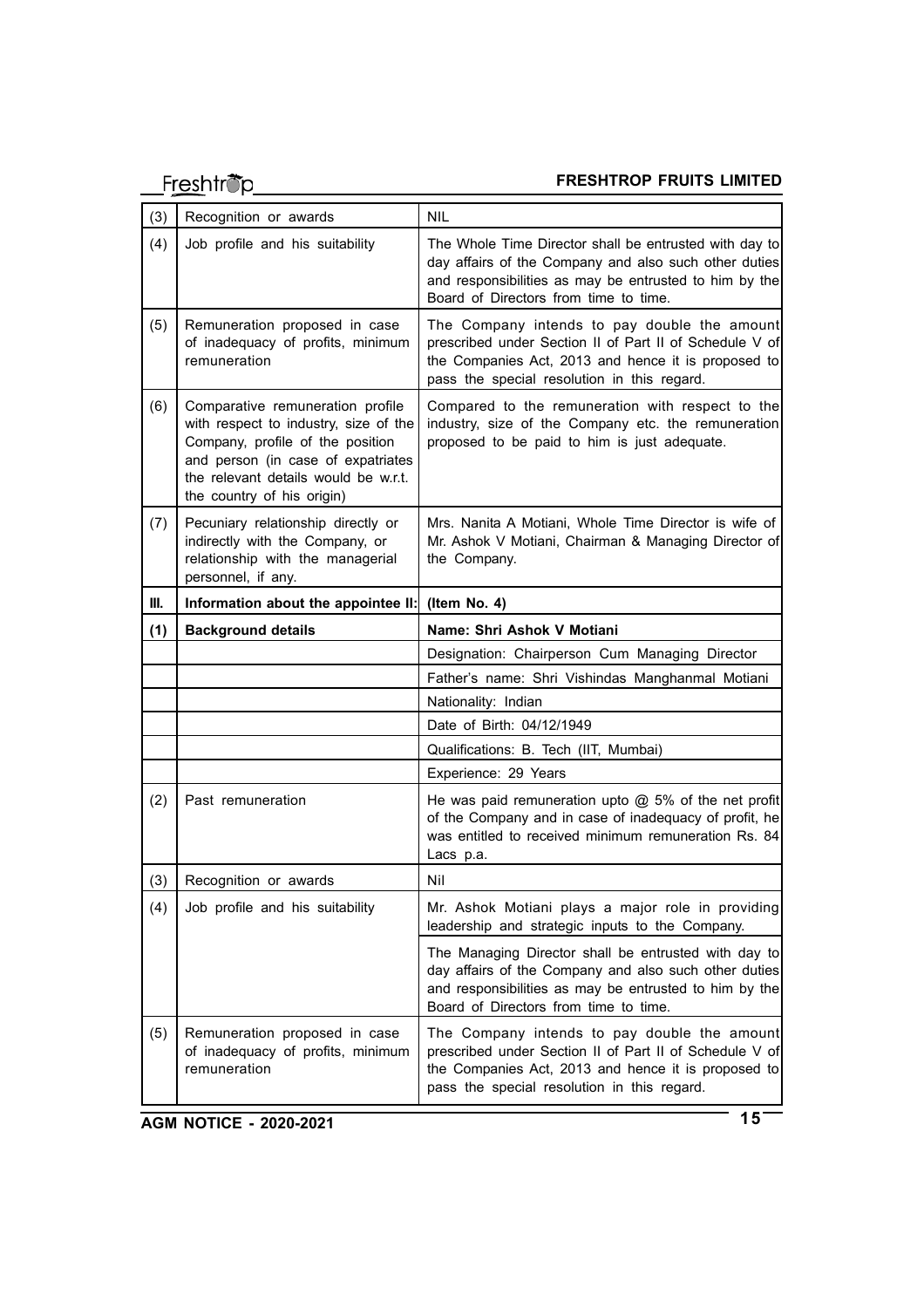# Freshtröp

| (6) | Comparative remuneration profile<br>with respect to industry, size of the<br>Company, profile of the position<br>and person (in case of expatriates<br>the relevant details would be w.r.t.<br>the country of his origin) | Compared to the remuneration with respect to the<br>industry, size of the Company etc. the remuneration<br>proposed to be paid to him is just adequate.                                                                                                                                                                                                                                                             |
|-----|---------------------------------------------------------------------------------------------------------------------------------------------------------------------------------------------------------------------------|---------------------------------------------------------------------------------------------------------------------------------------------------------------------------------------------------------------------------------------------------------------------------------------------------------------------------------------------------------------------------------------------------------------------|
| (7) | Pecuniary relationship directly or<br>indirectly with the Company, or<br>relationship with the managerial<br>personnel, if any.                                                                                           | Mr. Ashok V Motiani, Chairman & Managing Director is<br>husband of Mrs. Nanita A Motiani, Whole Time Director<br>of the Company.                                                                                                                                                                                                                                                                                    |
| IV. | <b>Other information:</b>                                                                                                                                                                                                 |                                                                                                                                                                                                                                                                                                                                                                                                                     |
| (1) | Reasons of loss or inadequate<br>profits                                                                                                                                                                                  | Our business activities are largely dependent on<br>agricultural produce which is dependent on vagaries of<br>nature                                                                                                                                                                                                                                                                                                |
| (2) | Steps taken or proposed to be<br>taken for improvement.                                                                                                                                                                   | Have set up multi locational packing and post-harvest<br>handling facilities for fresh fruit export business.<br>Increased the number of fruits being processed for<br>better capacity utilization and reduced dependence on<br>vagaries of nature for processing business. The<br>Company has also diversified into manufacturing of<br>beverages to even out the seasonable nature of<br>business of the Company. |
| (3) | Expected increase in productivity<br>and profits in measurable terms                                                                                                                                                      | The capacity utilization of the plant should increase by<br>over 20% resulting in a revenue increase of over 25%<br>and profit before tax increase by 20 to 30% barring<br>unforeseen circumstances.                                                                                                                                                                                                                |

#### **ITEM NO.5**

On recommendation of Nomination & Remuneration Committee, the Board of Directors at their meeting held on 29th June, 2021 has appointed Mr. Ashok Chandumal Murajani (DIN: 09217026) as an Additional Independent Director of the Company with effect from 29th June, 2021. In accordance with provisions of Section 161 of the Companies Act, 2013 and applicable provisions of the SEBI (LODR) Regulation, 2015, he will hold office upto the date of ensuing Annual General Meeting of the Company.

The Company has also received a declaration from Mr. Ashok Chandumal Murajani declaring that he meets the criteria of independence as provided under the provisions of Section 149(6) of the Companies Act, 2013.

In the opinion of the Board, Mr. Ashok Chandumal Murajani fulfils the conditions for being appointed as an Independent Director of the Company as per the provisions of Companies Act, 2013 and SEBI (Listing Obligations and Disclosures Requirements) Regulation, 2015. Other disclosure about Mr. Ashok C. Murajani are given elsewhere in this Notice.

 None of the Directors and Key Managerial Personnel of the Company and their relatives is concerned or interested, financial or otherwise, in the resolution.

The Board recommends the resolution set forth in Item no.5 for the approval of the members.